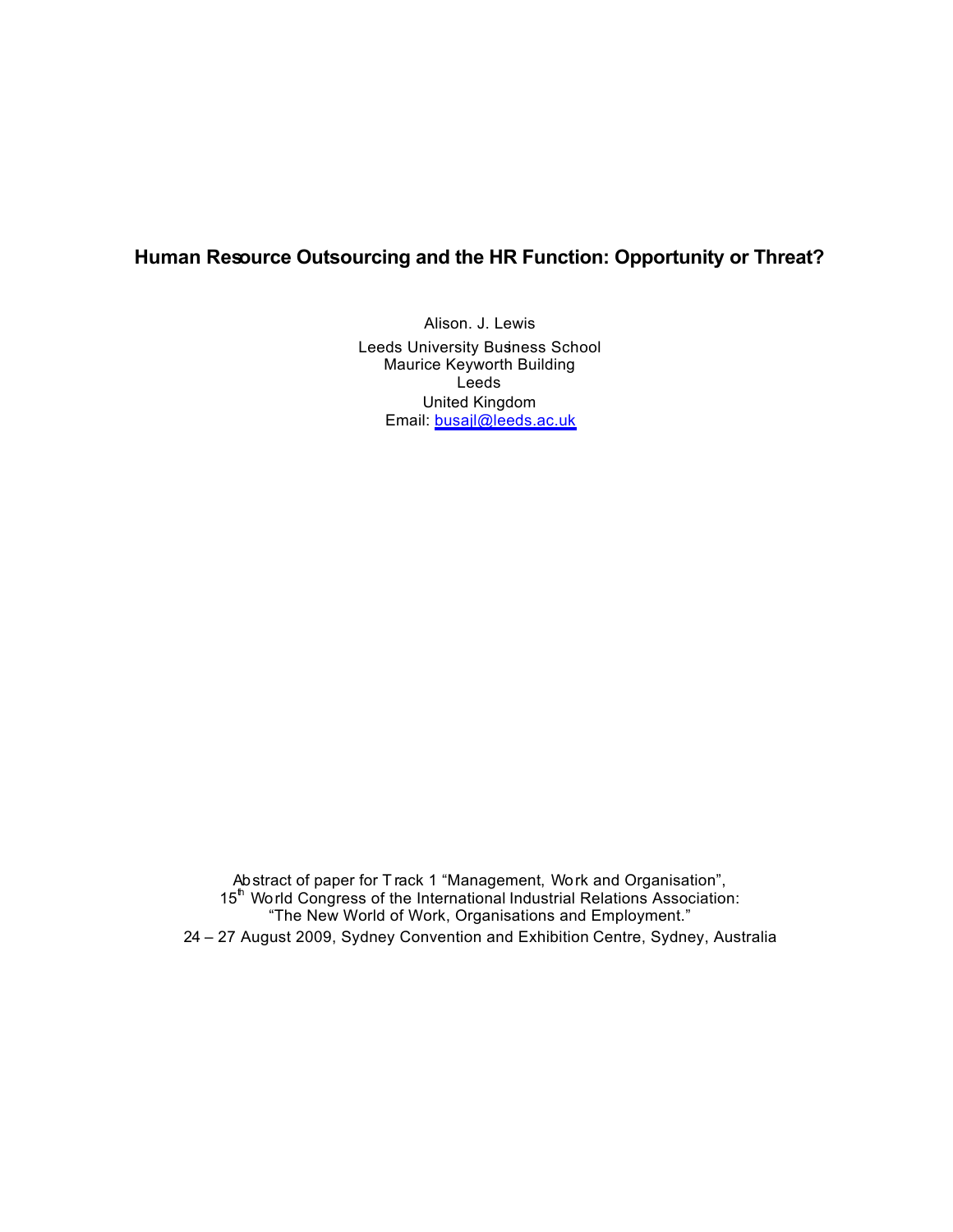# **Human Resource Outsourcing and the HR Function: Opportunity or Threat?**

# **ABSTRACT**

The purpose of this paper isto explore the implications of HR outsourcing (HRO) on the internal HR function. As such it corresponds with the theme of Track 1. It presents survey results conducted in conjunction with the Chartered Institute of Personnel and Development (CIPD) in the UK. Survey results derive from CIPD member organisations, and the research forms part of a larger doctoral research project.

Broadly applying Strategic Contingencies Theory (Hi ckson, Hinings et al. 1971), this paper explores the extent to which HR professionals cope with uncertainty, and develop unique skills that are vital to the organisation and the power status of the HR function. It assesses the level to which HR professionals are involved during the HR outsourcing lifecycle, and the nature and extent of involvement of other key stakeholders throughout. The skills and competencies of HR professional s are assessed against those skill areas they deem important in dealing with outsourcing activities. In addition, the research explores the profile of the HR professional within the organisation, in order to ascertain whether HRO is more prevalent amongst those HR departments with a weak organisational profile.

The survey reveals that HR professionals generally have a low level of involvement throughout the entire outsourcing lifecycle, despite a majority declaring that HR is taken seriously within the organisation. Their involvement whilst low, does peak during the realisation phase of HRO (managing vendor relations, providing end-user feedback and monitoring the outsourcing contract). Despite this low level of involvement, HR professionals claim high skill levels in those areas they deem important in outsourcing. Contrary to the organisational drive for efficiency, HR professional s tend to consider financial skills a low priority during HRO engagements. Yet, this is the area that most are seeking to develop. The majority of respondents consider HRO as successful to a limited extent. There are some who declare that overall objectives have been achieved, but still consider the HRO venture to be unsuccessful. It seems that in addition to the broad-based organisational objectives of HRO, HR professionals have their own criteria on which they judge these outsourcing endeavours.

Set against the backdrop of Strategic Contingencies Theory, HRO is not being utilised by HR professionals to craft a unique niche within the organisation. The ability of HR professionals to cope with uncertainty and acquire power is limited. The use of other professionals during the HRO process undermines HR professional centrality and non-substitutability. HRO currently represents an inherent threat to HR expert users. The exclusion of HR experts from HRO weakens the reputation of the HR function, prevents skill deployment and development, and obviates further gains derived from a relational approach to contracting, traditionally held as synonymous with HR professional involvement.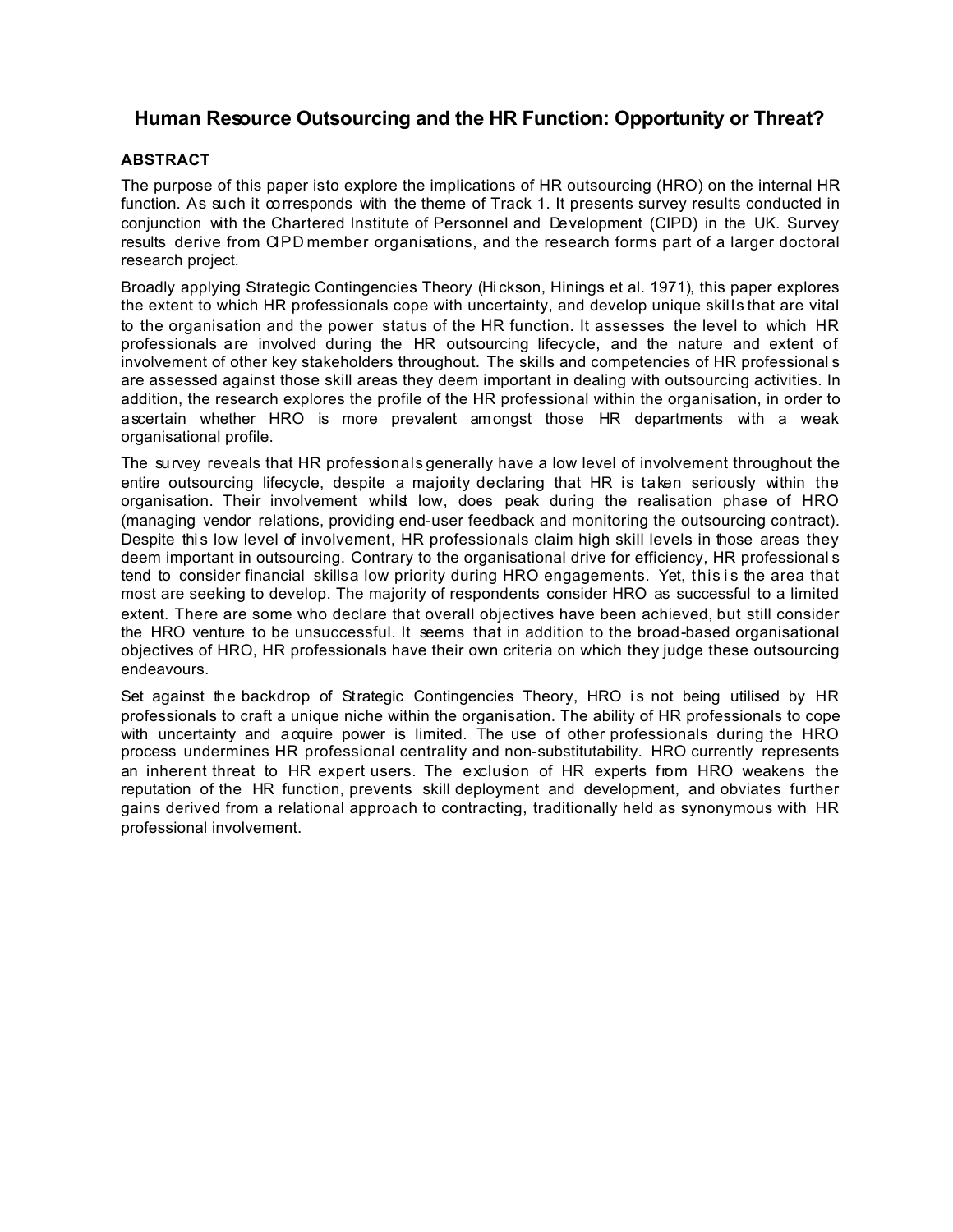# **Human Resource Outsourcing and the HR Function: Opportunity or Threat?**

#### **Alison. J. Lewis Doctoral Researcher Centre for Employment Relations, Innovation and Change Leeds University Business School Leeds, UK** Email: busajl@leeds.ac.uk

# **INTRODUCTION**

The human resource management function has long been scrutinised and criticised for being too administrative and for contributing very little to organisational strategy. It is increasingly being judged on its ability to contribute to an organisation's 'bottom line', and the value it adds to the organisation. It is against this canvas that an expanding use of outsourcing is being implemented. Firm s continue to buy-in HR expertise, and replace that which was once developed and operationalised internally. Whilst the procurement of expertise yields mixed results, the focus of thi s paper is to explore the decision-making involvement of HR professionals during HR outsourcing (HRO) ventures. It seeks to examine their skill sets and how they are perceived in the organisation and elaborates on the use of alternative professions during the HRO process.

The first section of this paper establishes the introduction of HR outsourcing through the Ulrich model (1997), and assesses the opportunity for HR professionals to embrace the outsourcing agenda, broadly applying Hickson et al's (1971) strategic contingencies theory of intraorganizational power. The second section then discusses current examples of organisations using alternative professions in typical HR jurisdictions and questions whether HRO complies with this trend. A brief overview of the survey method used is then followed by the research findings which explore stakeholder involvement in HRO, the self-perceptions of HR, their skill proficiencies and overall HRO outcomes. This will be followed by a discussion of these findings and relevant conclusions.

# **BACKGROUND**

# **The Fractured HR Identity and Acceptability of Outsourcing**

The sheer multiplicity of normative models in HRM reflects an inherent instability and disagreement regarding what HRM should look like and what role the HR function should play. In the words of Ferris et al (2004:250) "there is no grand theory of HRM, nor probably will there ever be". Unsurprisingly, HRM has become a victim of its own malleability, pulled in all directions to be all things to all people. Managerial expectations of a personnel department are moulded by the external environment, trade union response, and the individual management and marketing regimes of the firm (Tyson 1987). Versions of the HR function depend heavily on the perceptions of senior management, their expectations and what they interpret as organisational requirement.

Outsourcing is sanctioned in the increasing popularity and use of the Ulrich model (1997). Through the construction of a broader HR community, Ulrich encourages the HR function to assume four key roles that constitute a business partner: strategic partner, administrative expert, employee champion and change agent. External vendors play a fundamental role in this community. The logic is that an HR community will alleviate some of the strain and emphasis placed upon the HR function to deliver an integrated and effective service, thus enabling HR professionals to focus on the more strategic aspects of their role.

Whilst the use of external suppliers in HR provision does not pose a real threat to the HR function, the use of an HR community assumes a strategically integrated HR structure where HR experts are able to direct HR activities and share their expertise and knowledge with the community as a whole. However, HR's involvement in the outsourcing venture is not guaranteed and depends highly on its position and priority within the organisation.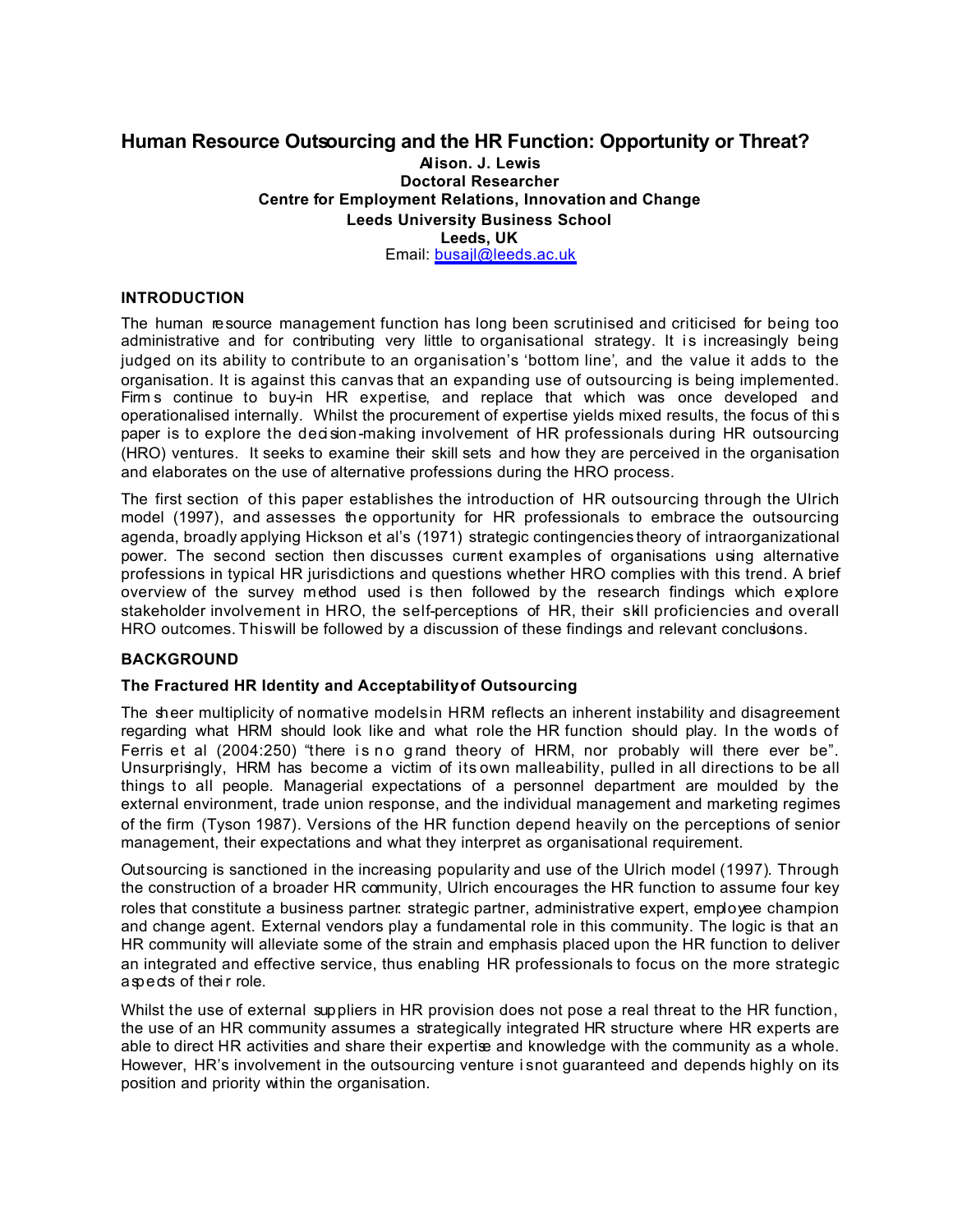#### **HR and Strategic Contingencies Theory**

Hickson et al (1971) consider organisations as interrelated systems needing to cope with uncertainty. This division creates dependencies. Power is vested and depends upon the task allocation within each subunit. It is the variability or inequality of interdependence that gives rise to power within this system. This variability makes the system work. Departments, unlike individuals, therefore have to form political relationships. Dependency, according to Hickson and colleagues, i s a function of the ability of the unit to cope with uncertainty, the degree to which a subunit's activity can be substituted, and the extent or pervasiveness of its interunit linkages. The latter variable does not merely include the extent of the linkage, but the criticality of the unit to the 'workflow' of the organisation.

Undeniably the HR function can take advantage of this power source through managing the outsourcing lifecycle. The function is able to reduce, thus cope with environmental uncertainty. It becomes privy to information through a greater focus on environmental scanning, is able to internally and externally benchmark HR provision, access state of the art techniques, and craft a workforce able to cope with a range of environmental circum stances. It can select and interpret information from the outside for internal dissemination (Russ, Galang et al. 1998). In term s of its pervasiveness and criticality, HRM influences organisational climate, subsequent employee attitudes, behaviours, the organisation's reputation and performance outcomes (for a multilevel framework see Ferris, Hall et al. 2004). According to Hickson et al (1971), dealing effectively with uncertainty provides power. If HR managers are able to control the outsourcing relationship through effective boundary spanning activities, then arguably they become more powerful, flexing to and pre-empting the operating environment.

Interpersonal relationships of boundary spanners play a vital role in outsourcing outcomes (Lievens and De Corte 2008). HR experts are expected to challenge HRO's focus on the bottom line, adjusting current thinking to build alliances and champion investments in a well trained and well utilised workforce (Kochan 2004). HR managers thus have a vested interest in developing symbiotic vendor relationships through obligational contractual relation types (Sako 1992). These contracts are centred around mutual trust with an emphasis on 'goodwill' and greater interdependence. HR managers are pivotal in achieving cultural fit and a commonality of values between buyer and vendor (Lievens and De Corte 2008). Engagements of this type yield positive reputational effects, and provide HR professionals with greater visibility and exclusivity over vendor management issues. Through effective gatekeeping and boundary spanning activity, they are able to demonstrate a level of non-substitutability, and therefore, organisational importance.

This level of involvement in turn assists a greater strategic influence in the organisation. Not only are HR professionals theoretically released from the transactional elements of their role, but they are also able to demonstrate their input into organisational performance and direct strategic engagement – thus securing a place at the 'top table'. Power is acquired through enactment of a gatekeeper role. Power will increase with uncertainty and heterogeneity, and the function becomes increasingly autonomous. Once they have earned a reputation for value-added, their centrality to organisational success increases, alongside their power status.

#### **The HR Function Usurped**

However, devolution to a broader HR community and the use of external vendors undermines this centrality. There is evidence to suggest that HR experts are not being involved in core HR jurisdictions. Business leaders and line managers report poor perceptions of the value of the HR function (Deloitte Consulting 2005).

Morton and Wilson (2003) di scuss new developments in HR at British Telecom and highlight greater devolution to the line of specialist HR areas. British Telecom use generic 'people development consultants' made up of ex-sales managers who share experiences with the line, and offer insights outside the purview of the HR professional. Similar findings are reported by Parry and Tyson (2007), researching HR information systems in Nortel. Here line managers exercised more power over decisions impacting the entire workforce and operation, accessing complex HR advice and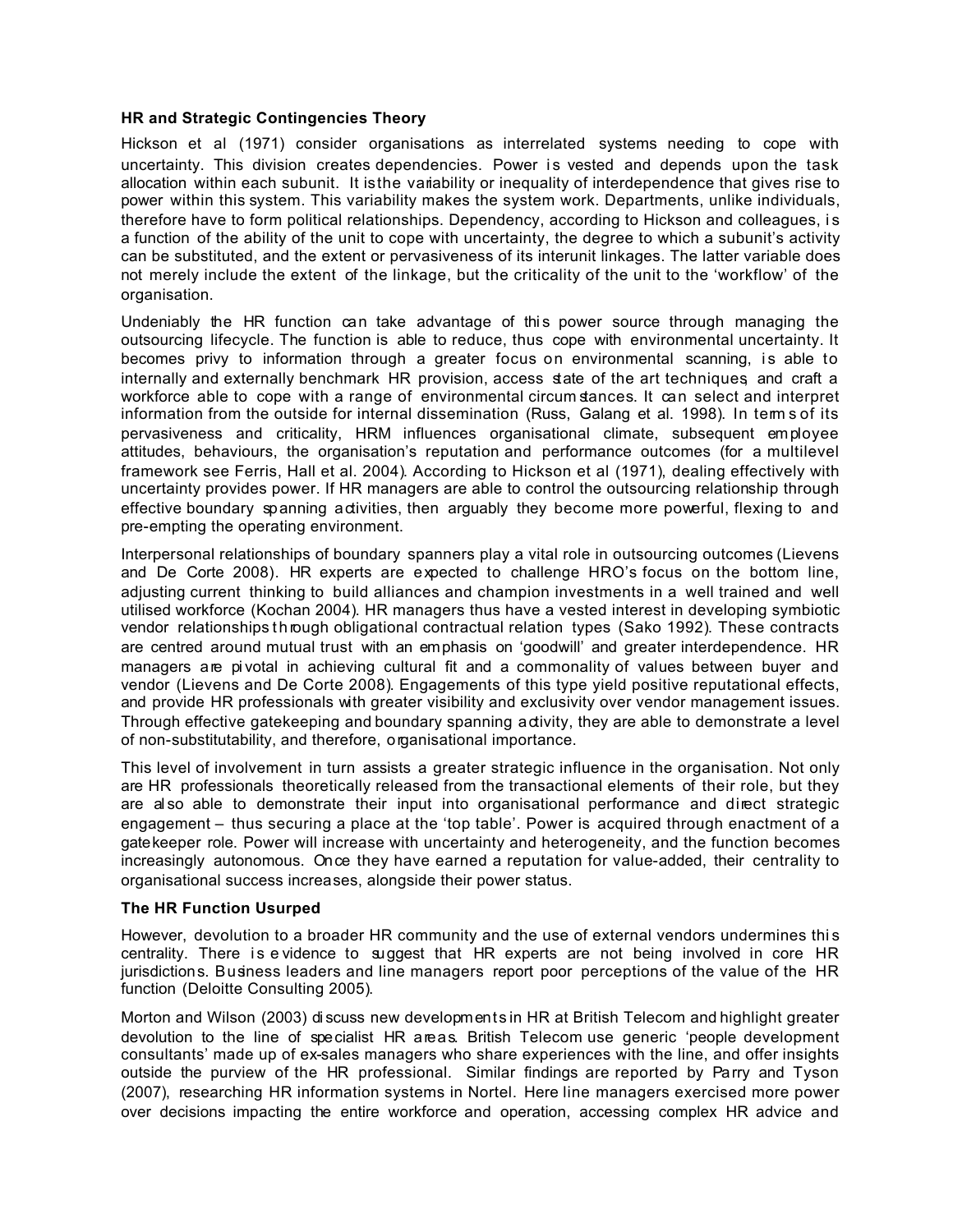practice over the intranet without having to liaise directly with HR at all. Investigating HR's role in mergers and acquisitions, Björkm an and Soderberg (2006) reveal HR's limited input in the resultant changes, with corporate HR only playing a secondary role in cultural integration - the primary role undertaken by the Communications Department.

Given the above evidence, it would be safe to assume that the HR function has little involvement in outsourcing decisions. Some like McKee (1997), go so far as to say they have no involvement at all. The decision makers instead include accounting and procurement experts. Once the profession succumbs to the accounting and procurement experts, HR could well start to lose accountability and empowerment (Syedain 2008). Yet for some, this involvement is logical. Procurement offi cers are able to negotiate better contract terms, whilst HR specialists only prove naive in the contracting process (Speizer 2007).

There is a distinct need to assess the impact of HRO on the role of HR and to question whether HR experts are actively involved in HRO or whether they are being replaced by other business functions? What impact do skills have on this involvement? And what, if anything, is HRO enabling the HR function to achieve?

#### **METHOD**

An electronic survey was conducted in conjunction with the Chartered Institute of Personnel and Development (CIPD) and distributed to 13137 CIPD members. Members were selected according to their membership profile and interest in the areas of outsourcing and use of shared service centres. The CIPD remained in full control of the survey contact and distribution process and were limited in their ability to re-contact potential respondents, working within monthly contact limitations. Responses were analysed using SPSS to generate non-parametric statistics. In total 477 responses were received, giving a response rate of 4%. However, only 315 of these responses were usable.

#### **RESULTS**

All 315 respondents were responsible for or worked in the HR function. Of the 315 organisations, only 91 organisations (29%) engaged in HR outsourcing. Within this sample, private sector organisations accounted for 69% of HRO activity, and the public sector accounted for 25% of HRO activity.

| Area                             | Not Inv olved | <b>Informed</b> | <b>Consulted</b> | <b>Negotiated</b> | <b>Decided</b> |
|----------------------------------|---------------|-----------------|------------------|-------------------|----------------|
|                                  |               |                 |                  |                   |                |
| Benchmarking                     | 38%           | 11%             | 21%              | 16%               | 14%            |
| Planning                         | $37\%$        | 10%             | 19%              | 19%               | 15%            |
| <b>Vendor Selection</b>          | 39%           | 11%             | 13%              | 18%               | 19%            |
| Setting SLA's                    | 38%           | 10%             | 12%              | 24%               | 16%            |
| <b>Contract Monitoring</b>       | 42%           | 9%              | 5%               | 21%               | 23%            |
| <b>Managing Vendor Relations</b> | 34%           | 10%             | 11%              | 16%               | 29%            |
| End-User Feedback                | 30%           | 15%             | 10%              | 17%               | 28%            |

#### **Inv olvement in the HRO Process**

The figures in the above table present an overall poor level of involvement of HR in the HRO process. There is a distinct difference between the opinion on involvement levels in HRO when specific areas are broken down to consider individual elements of HRO, and the assessment of an aggregate level of involvement. When HRO is considered in isolation as an entire bundle, 41% of respondents confirmed that HR 'decided' during the outsourcing venture. However, when broken down into specific activities, the highest decision-making area is managing vendor relations – with a mere 29% confirming optimal involvement.

In the majority of cases the reasons for non-HRO involvement is a lack of seniority, with 63% of these respondents indicating that senior executives make specific HRO area decisions. Whilst 22% cite employee experience in other parts of the organisation as a reason for non-involvement, a surprising 11% indicated that HRO is outside the remit of their role. Sadly, 7% believe that HR is not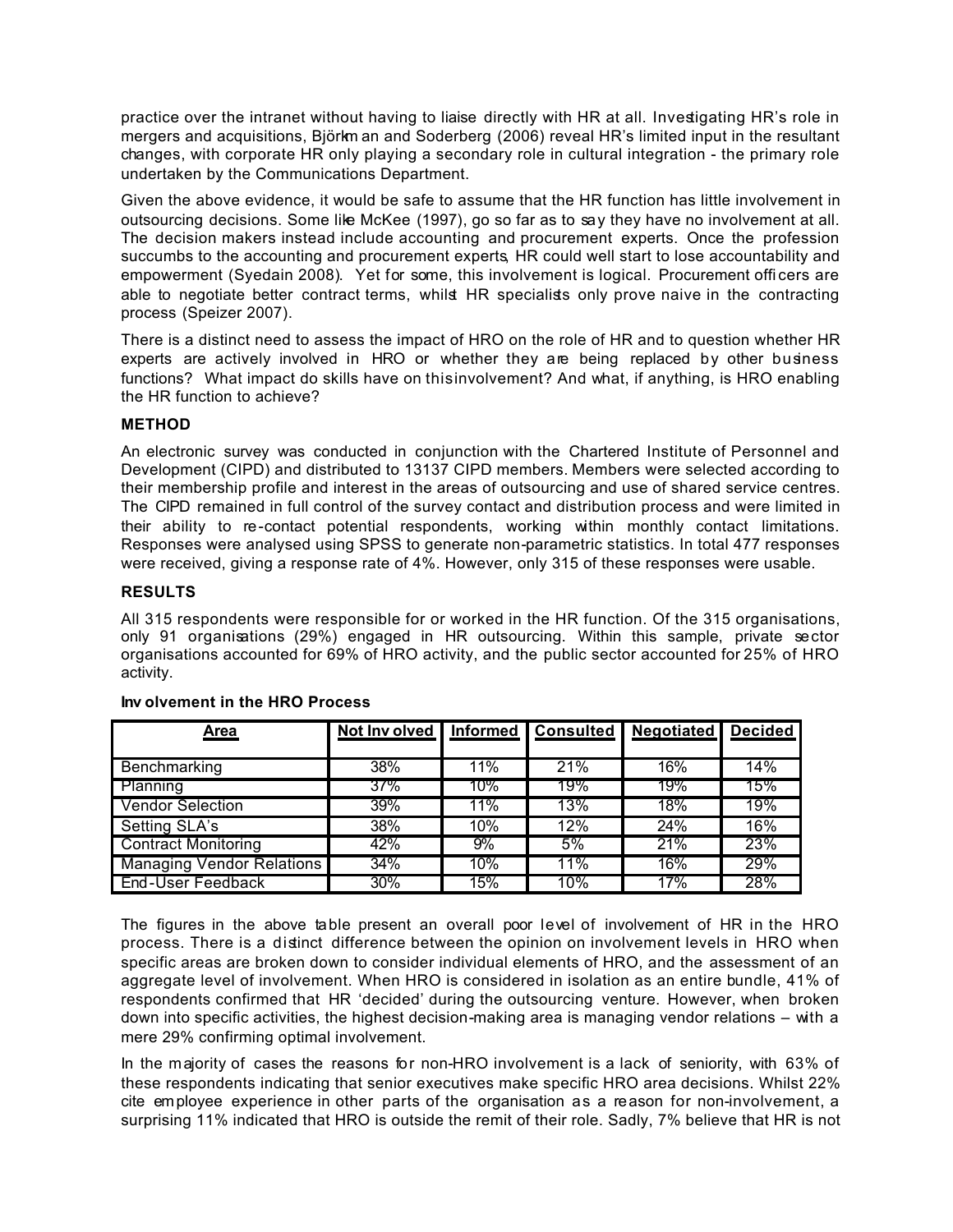taken seriously and that this equates to a lack of involvement in the HRO process, and 4% believe that HR is not perceived to have the necessary skills.

#### **Other Stakeholder Involvement**

CEO's play a fundamental decision making role during HRO ventures, yet not as great as might be expected, with only 28% confirming CEO decision making. Most CEO's (41%) are consulted about HRO decisions. The accounting and finance department is rated low amongst decision makers, with a figure of 8%. Accounting and finance departments were, surprisingly, merely consulted about outsourcing decisions more often than negotiating or making the final decisi on. This is contrary to the level of importance attributed to them by HR professionals, who, in 55% of cases, rated their involvement as important or very important.

By far the biggest outsourcing negotiator is the procurement department. The involvement of procurement was rated by 62% of HRO professionalsas important/very important. Whilst they tend to be the lead negotiator, the actual figure fails to reflect the expectations amongst HR professional s of their high level of importance in decision making. Of particular note is that 22% do not involve the procurement department at all. Traditionally outsourcing facilitates a cost emphasis, so their lack of involvement is surprising.

HR professionals see the importance of involving employees in HRO decisions (61% rate it as important or very important). However, most employees are merely informed of these decisions (47%). The same can be said of line managers with 76% rating their involvement as important or very important, presumably because it facilitates employee buy-in and assists change management. However, in 52% of cases, line managers are either merely informed, or worse, not involved.

Unions are considered important or very important by 52% of the sample. Again, there is a discrepancy between suggested involvement and actual involvement. Most unions (41%) are not involved in the decision to outsource HR, 37% are however consulted. Presumably union involvement depends on union recognition (this information was not sought in the survey) as well as the scale of outsourcing intervention. If HRO interventions are incremental and change agendas non-di scontinuous, then overall union involvement may decrease.

| <b>Statement</b>                                                                             | % Am ongst HR Outsourcers |  |  |
|----------------------------------------------------------------------------------------------|---------------------------|--|--|
| HR is taken seriously within our organisation                                                | 91%                       |  |  |
| HR plays an important administrative role                                                    | 22%                       |  |  |
| HR is growing in importance in our organisation                                              | 33%                       |  |  |
| HR supports the organisation's overarching                                                   | 50%                       |  |  |
| strategy                                                                                     |                           |  |  |
| forefront of<br>the I<br>HR is<br>shaping<br>the<br>at<br>organisation's strategic direction | 13%                       |  |  |

# **Self Perceptions of HR**

Interestingly, 78% do not consider the HR function to play an important administrative role. When considered alongside the 87% who do not consider that HR is at the forefront of shaping the organisation's strategic direction, it is hard to envisage where HR responsibilities currently lie. In addition, 26% of those outsourcing HR, consider themselves to have poor or limited relations with their respective CEO's – yet 91% still consider the HR function to be taken seriously within the organisation. Over two-thirds of respondents claim the importance of the HR function has not increased in the organisation, and the overarching position is one of stasis.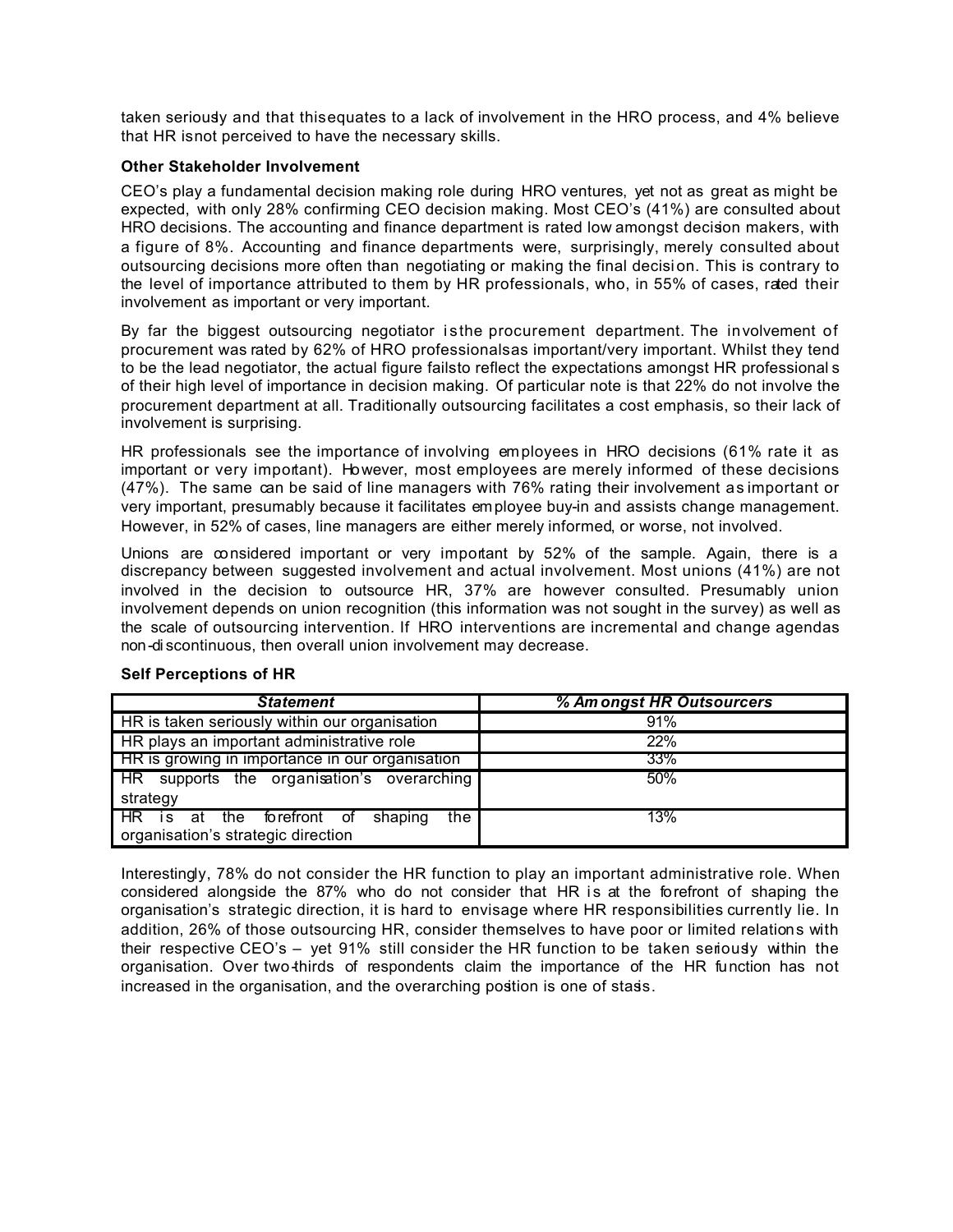#### **Skill Requirements and Proficiency**

| Skill (ranked in order<br>of perceived<br>importance) | Proficiency -<br>Good/Excellent | Proficiency -<br>Fair/Developing | Proficiency -<br>None |
|-------------------------------------------------------|---------------------------------|----------------------------------|-----------------------|
| 1. Partnership working                                | 89%                             | 11%                              |                       |
| 2. Business<br>awareness                              | 89%                             | 11%                              |                       |
| 3.Change<br>management                                | 84%                             | 15%                              | 1%                    |
| 4. Project<br>management                              | 73%                             | 25%                              | 2%                    |
| 4. Negotiation skills                                 | 71%                             | 29%                              |                       |
| 5. Vendor<br>management                               | 59%                             | 28%                              | 13%                   |
| 6.Finance                                             | 55%                             | 39%                              | 6%                    |

The table above indicates that HR professionals involved in HRO, proclaim good or excellent skill s in those areas they deem important. Whilst partnership working is ranked in first place in terms of importance and proficiency, they cannot be divorced from vendor management skills positioned in fifth place in terms of importance, also containing a higher number of those developing expertise or having none at all. Despite the HR function's emphasis on value-added and cost efficiencies, financial skills remain low on the list of the HR professional's priorities, but also has the highest percentage either proclaiming fair or developing proficiency. This may be due to organisational pressure, rather than personal perceptions of the value of financial skills.

| <b>Were Overall</b><br>Objectives<br>Achieved? | <b>IsHRO a Success?</b> |                |               |                           |               |  |  |
|------------------------------------------------|-------------------------|----------------|---------------|---------------------------|---------------|--|--|
|                                                | Not a success           | Limited        | l oo early to | Successful in             | An all-round  |  |  |
|                                                |                         | <b>SUCCESS</b> | tell          | some areas.<br>not others | success story |  |  |
| No.                                            |                         | 50%            |               | $37\%$                    | 13%           |  |  |
| Yes - limited<br>extent                        | 5%                      | 22%            | 16%           | 49%                       | 8%            |  |  |
| Yes – great<br>extent                          | $15\%$                  | 23%            | 23%           | 39%                       |               |  |  |

#### **HR Outsourcing Outcomes**

As illustrated above, the overall perception of whether HRO has been successful or not seems not to stem from the success of achieving organisational objectives. There may be a link between success and the extent to which HR experts consider HRO as a strategic enabler. Over 36% of HR outsourcers confirmed that HRO had not enabled them to take on a more strategic role, whilst 54% confirmed that it did so merely to a limited extent. Only 11% felt that the strategic effect of HRO was considerable.

# **DISCUSSION**

The extent of HR outsourcing amongst UK firms is not great. Most organisations who do not outsource HR declare that they have a well-resourced and effective HR team and are more likely to engage in outsourcing elsewhere in the organisation. It is possible that organisations engaging in HRO are not considered well-resourced and effective. However HR outsourcers are content with their profile and consider them selves a 'serious' business function with overall good CEO relations.

Evidence suggests the ability of HR outsourcers to cope with uncertainty and therefore acquire power is limited. Where organisations are outsourcing HR, there is a distinct lack of involvement of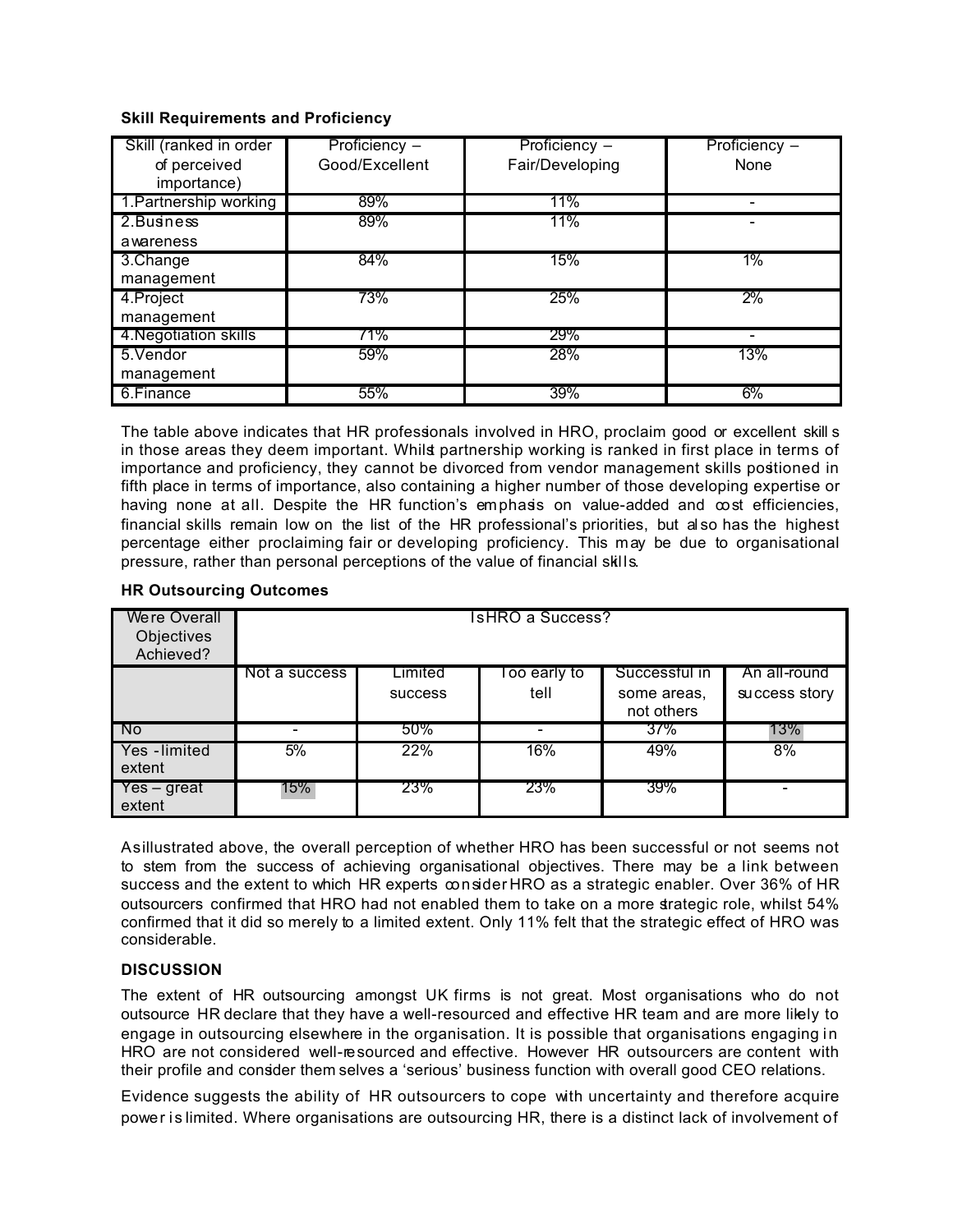HR experts in all stages of the HRO process, despite their claim s of having the necessary skills. The vast majority of HR professionals are not engaged in benchmarking, planning, managing vendo r relations or relaying end-user feedback. The boundary spanning role, that helps ensure nonsubstitutability through social capital and 'psychological' networks, cannot be achieved if HR professionals are not involved. Equally, the influence and ability of HR to shape relational contracts from the start and focus on cultural synergies with their respective vendors isnegligible.

The most important functions involved in HRO are the HR experts, the CEO, senior managers, procurement and accounting department (to a lesser degree). Whilst procurement departments are the lead negotiators in HRO, both finance and procurement do not play the expected role within HR outsourcing ventures. HR expert perceptions of who should be involved in HR outsourcing ventures and the extent of that involvement do not reflect reality. If they consider the involvement of certain actors as important, the non-involvement of these actors may be due (in part) to the poor influence of HR professionals. Overall, however, if variability and inequality of dependence provides power, then HRO fails to provide the HR function with power, as the most crucial decisions fail to involve them. Deci sion making and negotiation of HRO architecture resides elsewhere in the organisation. The HR function remains dependent upon other business areas for outsourcing expertise.

Self-proclamations by HR managers of their lack of skill in outsourcing are generally rife (Deloitte Consulting 2005; Mercer 2006; CIPD 2007). However, this research fails to confirm these findings. HR experts consider them selves to have good or excellent skills in all areas of HR outsourcing. Yet their skills do not garner involvement. Either HR experts exaggerate the skills they have in order to 'impression manage' research output, or their status and credibility in the organisation i s lowly regarded by superior decision makers. T he role of the HR function is, after all, socially constructed (Truss, Gratton et al. 2002). Organisations will have a predetermined view of their respective HR functions which creates a certain 'path dependence' and a set of predefined expectations amongst business leaders.

Given this evidence, it is not surprising that many HR professionals are not achieving tectonic shifts in their strategic decision making ability. When combined with the overwhelming amount of respondents who proclaim that the HR function is not increasing in importance within the organisation, the study confirms Lawler and Mohrman's (2003) findings, that potentially peer perceptions of HR are not changing, and progress towards full business partner status is limited. This is reflected in the mixed feelings of overall outsourcing success and the achievement of specified organisational objectives. Whilst organisational objectives are being met fully in some cases, many HR experts remain unsatisfied with the overall outsourcing venture. It is apparent that HR experts have their own ideas about what constitutes outsourcing success and that organisational objectives are but one element. The possible reasons for this dissatisfaction may stem from their obvious lack of involvement, the failure of HRO to raise the profile of the function in any way, and the seeming inability of HR experts to engage more extensively with strategic issues. Combined with a general consensus that HR does not play an important administrative role within the organisation, questions remain over the future of these outsourced HR functions and whether or not there is a need to maintain any internal and 'owned' presence.

# **CONCLUSION**

Through an e-mail survey of 315 organisations, this paper investigated the extent of HRO and the level of involvement that HR professionalshave during the HRO lifecyde. It explored the skill-sets that HR managers considered important to HRO involvement and their perceptions of their own levels of proficiency and sought to explore the self-perceptions of HR professionals. Findings reveal that HRO in the UK is not as widespread as the US, but those engaged in HRO are increasing their use of it.

HRO was then analysed through the use of the strategic contingencies theory of intraorganizational power (Hickson, Hinings et al. 1971). This presents a need for the HR function to qualify its power status through the management of uncertainty, the creation of non-substitutability and actor centrality. This is achieved through personal networks, information access, expert advice and their enactment of a boundary spanning, gatekeeper role. However, despite self-proclaimed competence,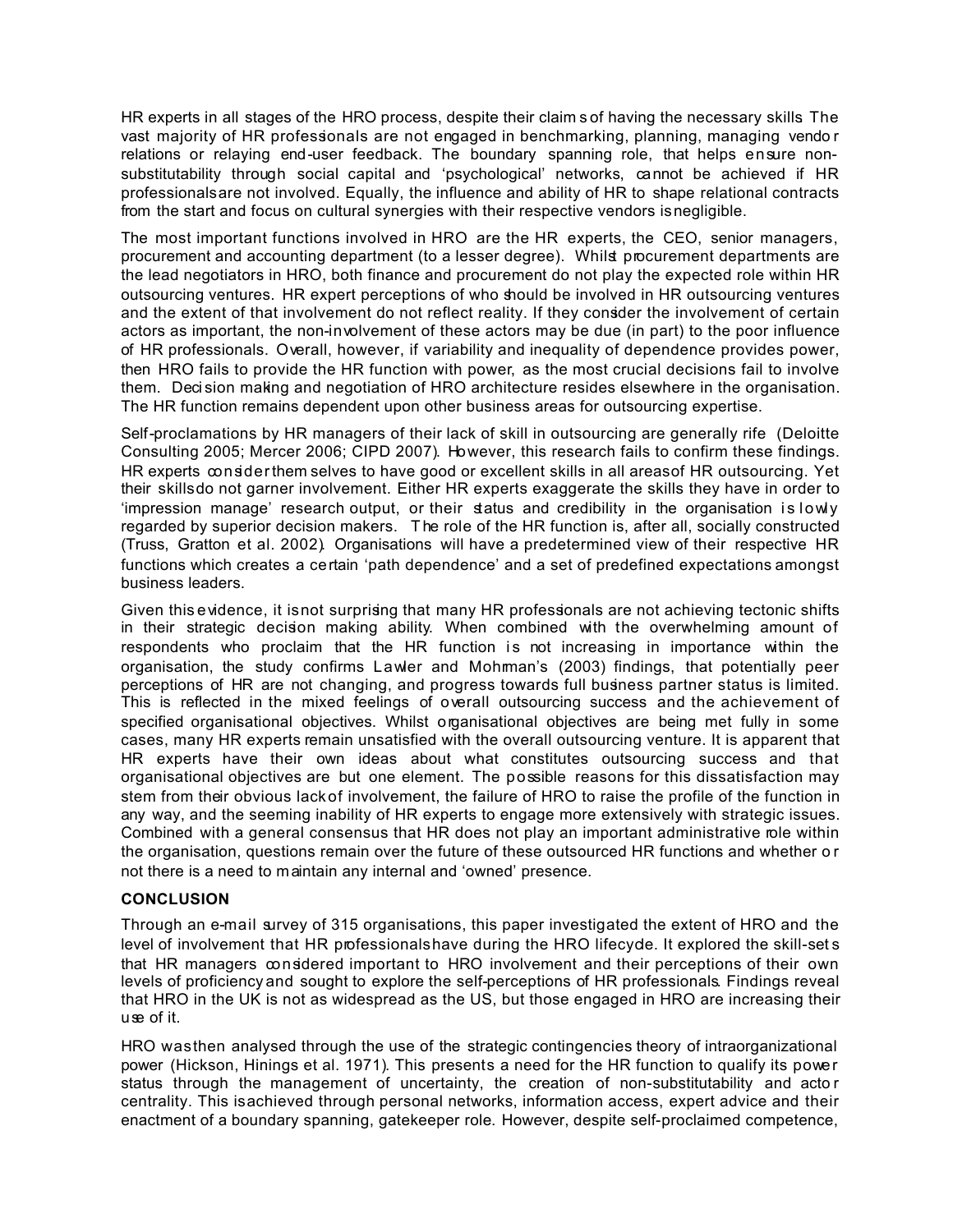the role that HR professionals should have during HRO ventures is devolved to other business functions and senior executives. This leads to assumptions that HR departmental responsibilities depend on the organisation's historical perceptions of the role and the importance it attaches to the management of its human resources.

Overarching findings in this study indicate that HR outsourcing represents a very strong opportunity for the HR function that is still yet to be recognised by the majority of HR outsourcers. However, those not engaged in HRO predominantly cite a well-resourced and effective HR team as their prime reason for not outsourcing. The assumption that HR outsourcers consst of team s that are not well-resourced and not effective is contentious. However, if combined with the sheer lack of involvement throughout the individual stages of the HRO lifecycle, HRO poses a serious threat to those HR functions currently engaged in outsourcing. A narrowing of the HR remit throughout HRO prevents these professionals from deploying the skills they believe they have and from effectively developing new skills that are pertinent to the organisation as a whole.

The exclusion of HR professionals from HRO serves not only to weaken the reputation and credibility of the HR function, but potentially precludes the ability of the organisation to maximise their relationships with external providers. HR professionals are, after all, clear as to what they can and should bring to an outsourcing venture. The challenge that remains is to create awareness of these competencies amongst other business stakeholders.

The poor overall response rate is a limitation of this research, as is the cross- sectional nature of the survey undertaken. Data was gathered from single respondents only. Other business functions will have diverse opinions concerning their own involvement in HRO and the overall position of the HR function within the organisation. In addition, the relinguishing of control of survey administration to an external party failed to facilitate proper targeting, audience preparation and follow-up. The response rate would have been improved upon if more personal contact had been enabled.

Whilst the survey assists in building an overall picture of HRO in the UK and makes a valuable contribution to this field of enquiry, it does not answer the questions of why HR departments are not involved, nor does it explore the forces that have shaped the reputation and power position of HR professionals and their function. However, the findings are unique in the UK context and provide a suitable platform from which to further investigate the role that the HR function plays during HR outsourcing ventures, and the implications for their involvement or lack thereof.

#### **ACKNOWLEDGEMENTS**

I would like to thank the Chartered Institute of Personnel and Development (CIPD) for their assi stance, support and guidance during the research process.

# **REFERENCES**

- Björkman, I. and A. Soderberg (2006). "The HR Function in large- scale mergers and acquisitions: the case study of Nordea." Personnel Review **35**(6): 654-670.
- CIPD (2007). The Changing HR Function. Survey Report September. London, Chartered Institute of Personnel Development.
- Deloitte Consulting (2005). Calling a change in the outsourcing market: The Realities of the World's Largest Organisations. http://www.deloitte.com/dtt/cda/doc/content/us\_outsourcing\_callingachange.pdf, Accessed 12th July and 21<sup>st</sup> August 2007.
- Ferris, G., A. Hall, et al. (2004). "Theoretical Development in the Field of Human Resource Management: Issues and Challenges for the Future." Organizational Analysis **12**(3): 231-254.
- Hickson, D., C. Hinings, et al. (1971). "A Strategic Contingencies' Theory of Intraorgani zational Power." Administrative Science Quarterly **16**(2): 216-229.
- Kochan, T. (2004). "Restoring trust in the human resource management profession." Asia Pacific Journal of Human Resources **42**(2): 132-146.